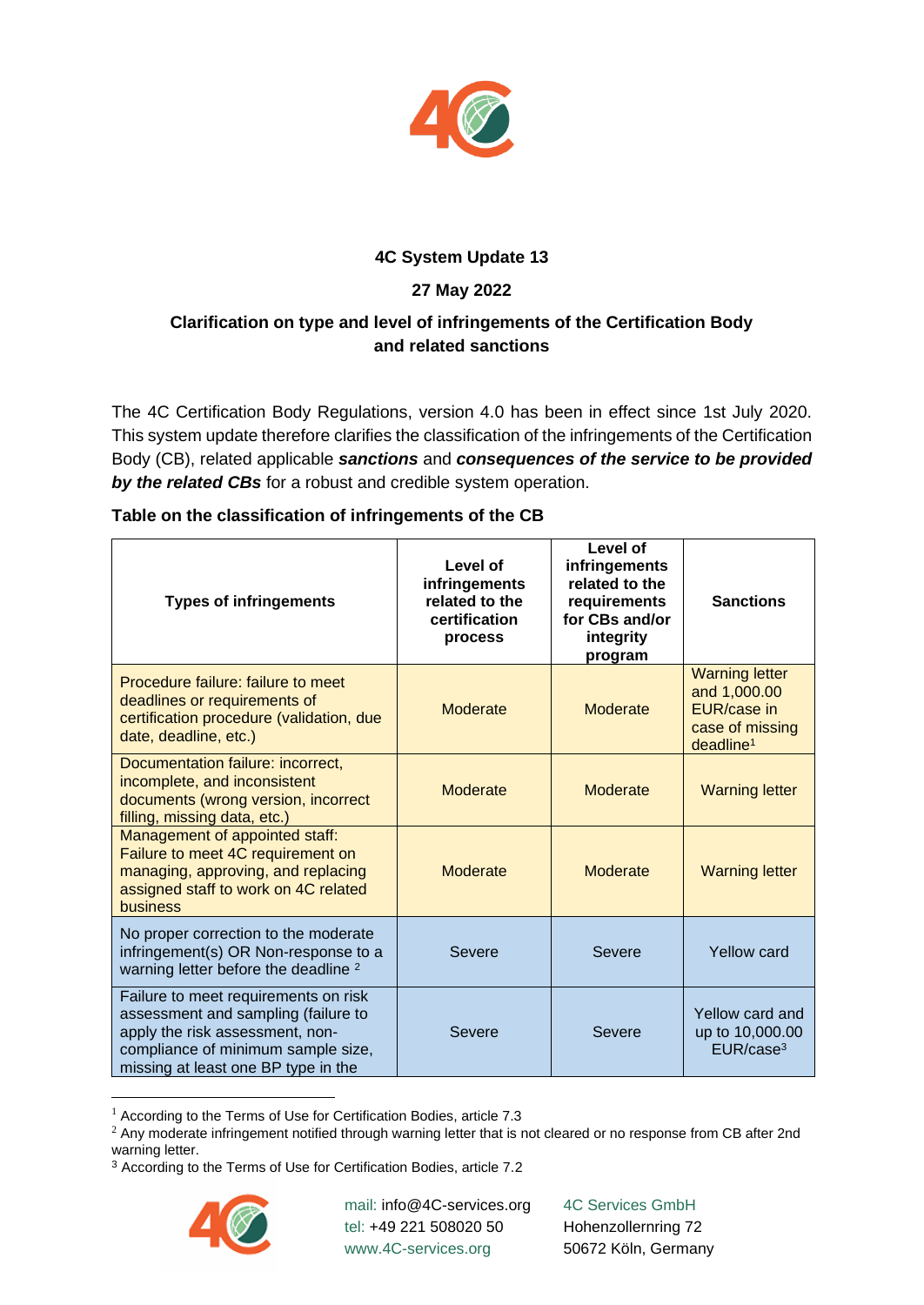

| <b>Types of infringements</b>                                                                                                                                       | Level of<br>infringements<br>related to the<br>certification<br>process | Level of<br>infringements<br>related to the<br>requirements<br>for CBs and/or<br>integrity<br>program | <b>Sanctions</b>                                           |
|---------------------------------------------------------------------------------------------------------------------------------------------------------------------|-------------------------------------------------------------------------|-------------------------------------------------------------------------------------------------------|------------------------------------------------------------|
| sample, not analyzing potential<br>additional risk indicators). Also valid for<br>additional and specific requirements of<br>Add-On certifications, when applicable |                                                                         |                                                                                                       |                                                            |
| Wrong certification decision or AU<br>approval decision                                                                                                             | Severe                                                                  | <b>Severe</b>                                                                                         | Yellow card and<br>up to 10,000.00<br>EUR/case             |
| Not granting access to the integrity<br>auditor(s) during the integrity<br>assessment                                                                               | Not applicable                                                          | Critical                                                                                              | Red card                                                   |
| Accreditation body or competent<br>national public authority has<br>suspended the accreditation or<br>permission of the CB                                          | Not applicable                                                          | Critical                                                                                              | Red card                                                   |
| No proper correction to any severe<br>infringements OR Non-response to a<br>yellow card sanction notification<br>applied $4$                                        | Not applicable                                                          | Critical                                                                                              | Red card                                                   |
| Verified intentional fraud (identified and<br>verified during integrity audits or<br>inspected by government agencies,<br>$etc.$ )                                  | Critical                                                                | Critical                                                                                              | Contract<br>cancelation and<br>up to 10,000.00<br>EUR/case |
| No proper correction to any critical<br>infringements OR Non-response to a<br>red card sanction notification applied <sup>5</sup>                                   | Critical                                                                | Critical                                                                                              | Contract<br>cancelation                                    |

### **Sanctions in case a yellow card or a red card is issued**

*Related sanctions when the yellow card is issued and not lifted yet:*

- the yellow card will be shown next to the name of the CB published on the 4C website
- CB can complete the pending steps of the ongoing 4C certification process, as contracted by users
- CB cannot register for a new 4C audit nor for an Annual Update evaluation
- the respective responsible auditor(s) may be immediately suspended from any audits or Annual Update evaluation of the related CB and of all other CB(s) that the auditor(s) is/are currently working/contracted with, in the 4C System

<sup>&</sup>lt;sup>5</sup> Any critical infringements notified through warning letter that is not cleared or no response from CB after the 2<sup>nd</sup> notification on the application of the sanction together with the red card



 $4$  Any severe infringements notified through warning letter that is not cleared or no response from CB after 2<sup>nd</sup> notification on the application of the sanction together with the yellow card